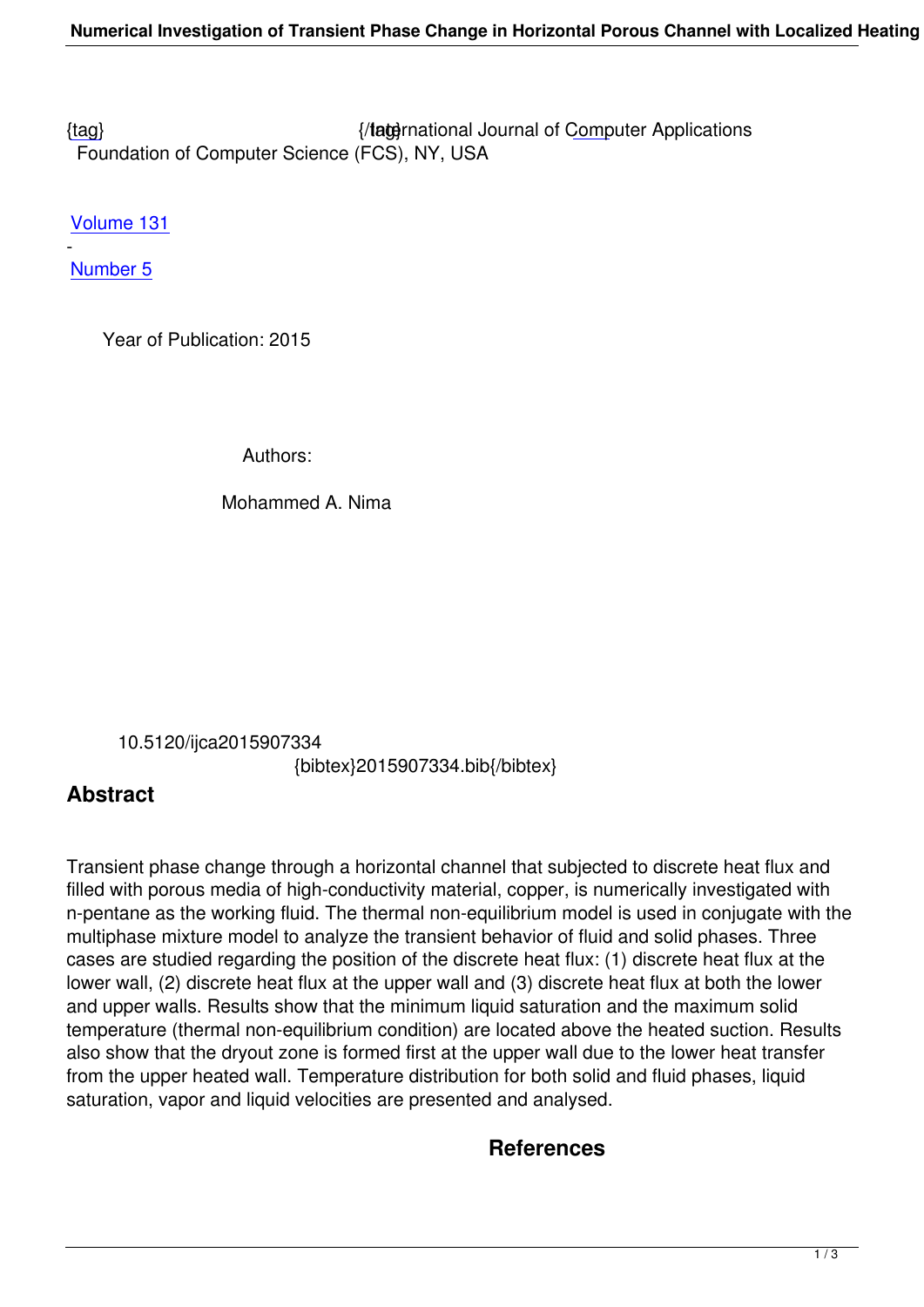1. Wang, C. Y. and Cheng, P. 1997. Multiphase flow and heat transfer in porous media. Advances in Heat Transfer 30, 93–196.

 2. Wang, C.Y. and Beckermann, C. 1993. A two-phase mixture model of liquid–gas flow and heat transfer in capillary porous media–I Formulation. Int. J. Heat Mass Transfer 36 (11), 2747–2758.

3. Bear, J. 1972. Dynamics of fluids in porous media. New York: Elsevier.

 4. Yuki, K., Abei, J., Hashizume, and Toda, H. S. January 2008. Numerical investigation of thermofluid flow characteristics with phase change against high heat flux in porous media. J. of Heat Transfer, Transactions of the ASME 130 (1), (12 pages).

 5. Peterson,G. P. and Chang, C. S. 1997. Heat transfer analysis and evaluation for two-phase flow in porous-channel heat sinks., Numerical Heat Transfer, Part A 31, 113–130.

 6. Peterson,G. P. and Chang, C. S. February 1998. Two-phase heat dissipation utilizing porous-channels of high-conductivity material. J. of Heat Transfer, Transactions of the ASME 120, 243–252.

 7. Baytas, A.C. and Pop, I. 2002. Free convection in a square porous cavity using a thermal non-equilibrium model. Int. J. Thermal Sci. 41, 861–870.

 8. Saeid, N.H. 2004. Analysis of mixed convection in a vertical porous layer using non-equilibrium model. Int. J. Heat Mass Transfer 47, 5619–5627.

 9. Saeid, N.H. and Mohamad A.A. 2005. Periodic free convection from a vertical plate in a saturated porous medium non-equilibrium model. Int. J. Heat Mass Transfer 48, 3855–3863.

 10. Badruddin, I.A., Zainal, Z.A. Narayana, P.A.A. and Seetharamu, K.N. 2006. Thermal non-equilibrium modeling of heat transfer through vertical annulus embedded with porous medium. Int. J. Heat Mass Transfer 49, 4955–4965.

 11. Ahmed, N.J.S., Badruddin, I.A., Kanesan, J., Zainal, Z.A. and Ahamed, K.S.N. 2011. Study of mixed convection in an annular vertical cylinder filled with saturated porous medium, using thermal non-equilibrium model. Int. J. Heat Mass Transfer 54, 3822–3825.

12. Ergun, S. 1952. Fluid flow through packed columns, Chem. Eng. Prog. 48, 89–94.

 13. Dullien, F. A. L. 1979. Porous media fluid transport and pore structure. Acade Press, New York.

 14. Wakao, N. and Kaguei, S. 1982. Heat and mass transfer in packed beds. Gordon and Breach, New York.

 15. Rohsenow, W. M. 1952. A method of correlating heat transfer data for surface boiling of liquids. Trans. ASME 74, 969–976.

 16. Beaton, C.F. and Hewitt, G. F. 1989. Physical Property Date for the Design Engineer. Hemisphere Publishing Corporation, New York.

 17. Oda, Y., Iwai, H., Suzuki, K. and Yoshida, H. 2003. Numerical study of conjugate heat transfer for channel filled with porous insert. The Sixth ASME-JSME Thermal Engineering Joint Conference, Paper No. TED-AJ03-418.

18. Patankar, S. V. 1980. Numerical heat transfer and fluid flow. New York: Hemisphere.

#### **Index Terms**

Computer Science Science Superstanding Signal Processing